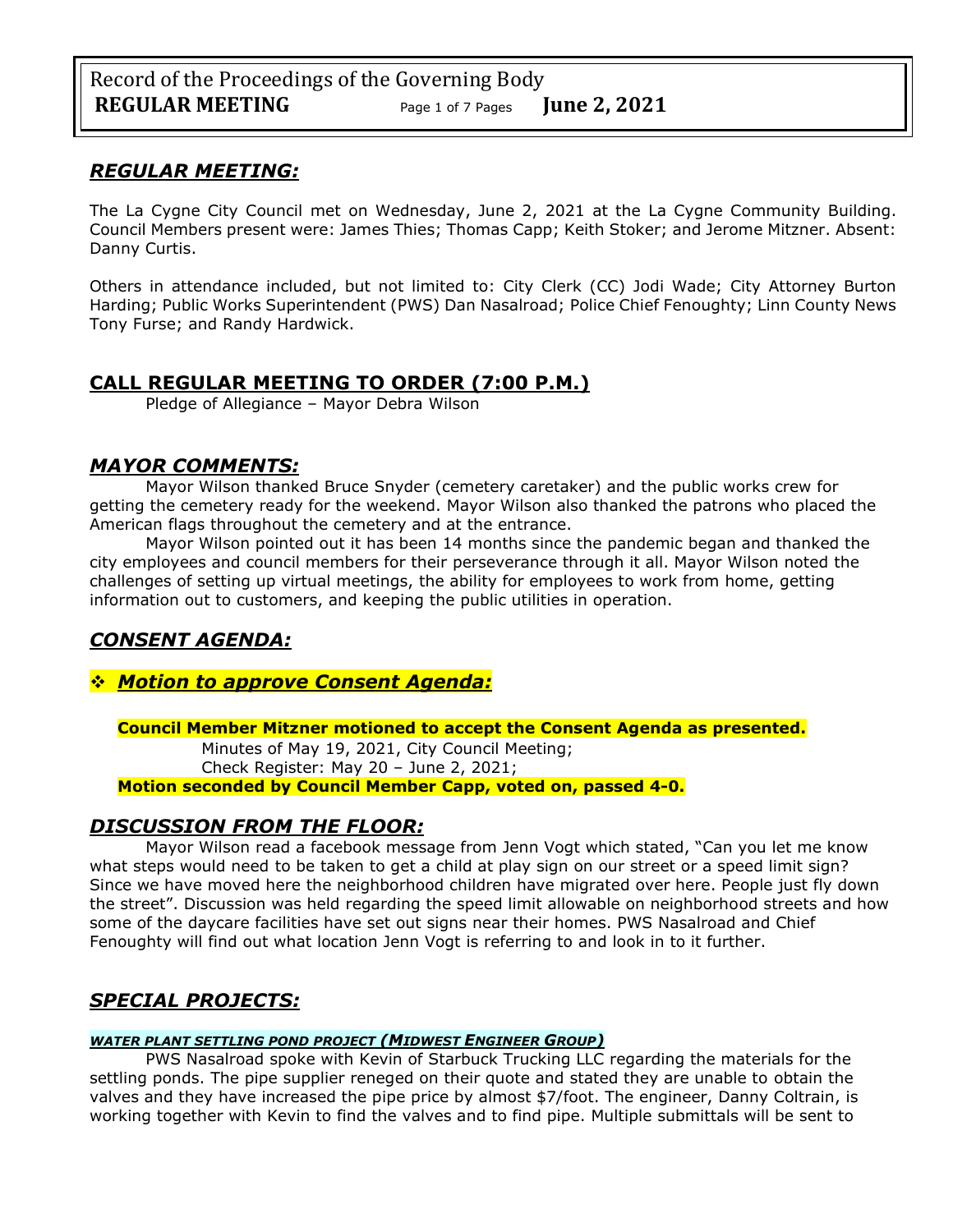Record of the Proceedings of the Governing Body **REGULAR MEETING** Page <sup>2</sup> of 7 Pages **June 2, 2021**

# *SPECIAL PROJECTS CONTINUED:*

## *WATER PLANT SETTLING POND PROJECT (MIDWEST ENGINEER GROUP)*

Midwest Engineering for possible approval. The plans have been sent to Dan Clair with KDHE for review. Midwest Engineering has completed all comments and remarks sent by KDHE. PWS Nasalroad assured the Council the contractor has to submit a change order request to the engineer for any adjustment to the contract price if the cost of the pipe should cause for increase.

### *SEWER REHABILITATION PROJECT (BG CONSULTANTS)*

Paul Owings, BG Consultants submitted the following schedule:

- Preliminary Plan Completion: June 4, 2021
- Field Check Plan Completion: July 2, 2021 (Meet with City)
- Final Plan Completion August 20, 2021
- Permitting: August-November
- Bid Letting: December-January
- Begin Construction: March 2022

### *STREET PROJECT – KDOT CCLIP PROJECT AT KS HWY 152 AND INDUSTRIAL ROAD (BG CONSULTANTS)*

Per KDOTs District 4 monthly direction, the bid letting is still set for the middle of June 2021.

### *4TH STREET REPLACEMENT – KDOT COST SHARE GRANT*

The City of La Cygne project was not selected for the Spring 2021 round. We can submit again for the Fall 2021 application. Council Member Mitzner advised CC Wade to have a clerk attend a grant writing course/training if offered through the league or other program.

### *NEW FIRE STATION*

Rick Zingre, Zingre and Associates, reviewed the current not to exceed agreement in the amount of \$3,010 and to date we have only paid \$1,484.70 for the services on the fire station. Rick would be able to provide a new floor plan, a new site plan and an updated budget cost that combines the fire station with a police station in one building under the existing agreement. If the Council would like for him to proceed, he would need a written list from the police department of the necessary office space, garage space and meeting room needed. Discussion was held regarding a public safety building. CC Wade advised the council that CDBG community facility grants are not able to used for police stations. Council Member Mitzner asked if there was room on the lot that was donated. PWS Nasalroad indicated on the concept drawing for the future fire station there is a 30'  $\times$  50' area remaining on the lot for future expansion. Council Member Mitzner asked if there were regulations regarding separation between the fire and police. Both PWS Nasalroad and Chief Fenoughty indicate there would be no overlap/connection between the fire and police, there would be separate entrances for each division. PWS Nasalroad will get with Rick Zingre to advise him to proceed with adding the police area to the existing drawings.

# *REPORTS OF CITY OFFICERS:*

### **CITY ATTORNEY –BURTON HARDING**

Nothing to report for the City.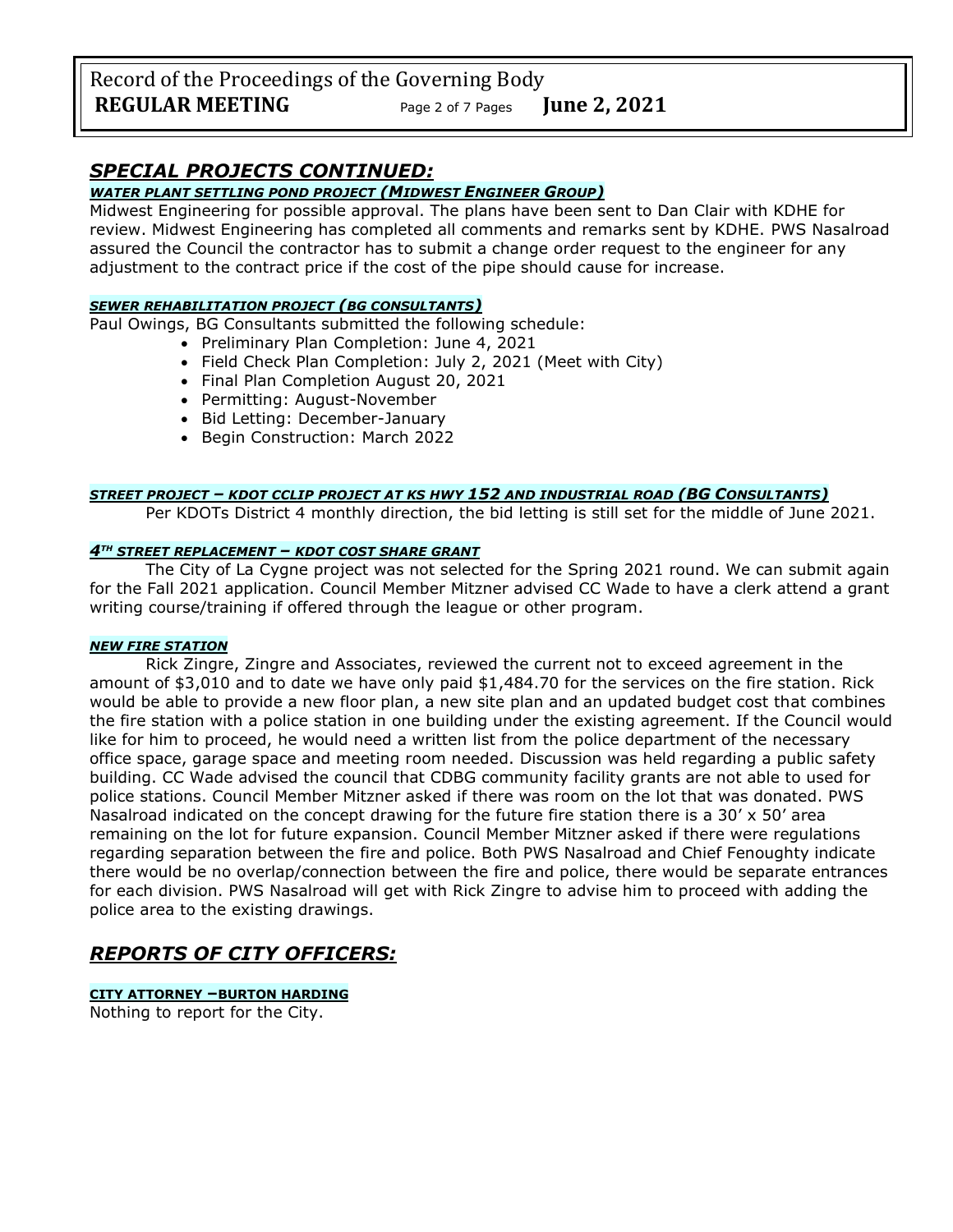# *REPORTS OF CITY OFFICERS:*

**CHIEF OF POLICE – TINA FENOUGHTY 9 Traffic Stops Conducted Citations issued since last meeting**

| Failure to Secure Load 1 | Revoked DL   |  |
|--------------------------|--------------|--|
| Stop Sign                | Illegal Tag  |  |
| Insurance                | No DL        |  |
| <b>Expired Tag</b>       | Speed        |  |
| Vicious Dog/RAL          | Equipment    |  |
| Seatbelt                 | Suspended DL |  |

# **Calls for Service / Reports – 05/3/2021 thru 05/17/2021**

| Animal Complaint -<br>10  | Traffic Complaints - 1                   |  |
|---------------------------|------------------------------------------|--|
| Assist Outside Agency - 1 | Civil Matter / Child Custody Standby - 2 |  |
| Building Check $-5$       | Citizen Assist CFS / contact - 5         |  |
| Fingerprints $-4$         | Juvenile Incident - 7                    |  |
| Check Welfare - 2         | $911$ Hang-up- 2                         |  |
| Follow Up - 12            | Theft - $2$                              |  |
| Suspicious Activity - 3   | Pedestrian Check - 1                     |  |
| Aggravated Assault - 0    | Bank Alarm-1                             |  |
| Domestic / Battery - 0    | Ambulance - 2                            |  |
|                           |                                          |  |

## **Animal Control**

**VIN Inspections-** 5 completed

## **New Business**

Assisted with the Memorial Day services at the Oaklawn Cemetery. Chief Fenoughty and Officer Fox will be completing their range qualification this weekend. Chief Fenoughty advised the Council she would hold off on the filling of the full-time position until CC Wade has an opportunity to review the police department budget.

The 283<sup>rd</sup> Basic Training Class beginning on 6/21/2021 that Officer Fox is attending had to be combined with the 284<sup>th</sup> class due to not enough students enrolled. Arrangements have been made with another agency so that after the first week Officer Fox will ride with another agency so mileage will not be paid and a patrol unit will not be out of the City.

**Accrued Overtime for Department**: Accrued overtime for last pay period = 27 hours

### **CODES ENFORCMENT – ALLISON FOX**

Council members reviewed the report submitted by Officer Fox. No questions or concerns.

## **PUBLIC WORKS DEPARTMENT – PUBLIC WORKS SUPERINTENDENT (PWS) DAN NASALROAD**

Things are moving along.

## **FIRE DEPARTMENT – FIRE CHIEF DAN NASALROAD**

Nothing to report at this time.

*REPORTS OF CITY OFFICERS CONTINUED:*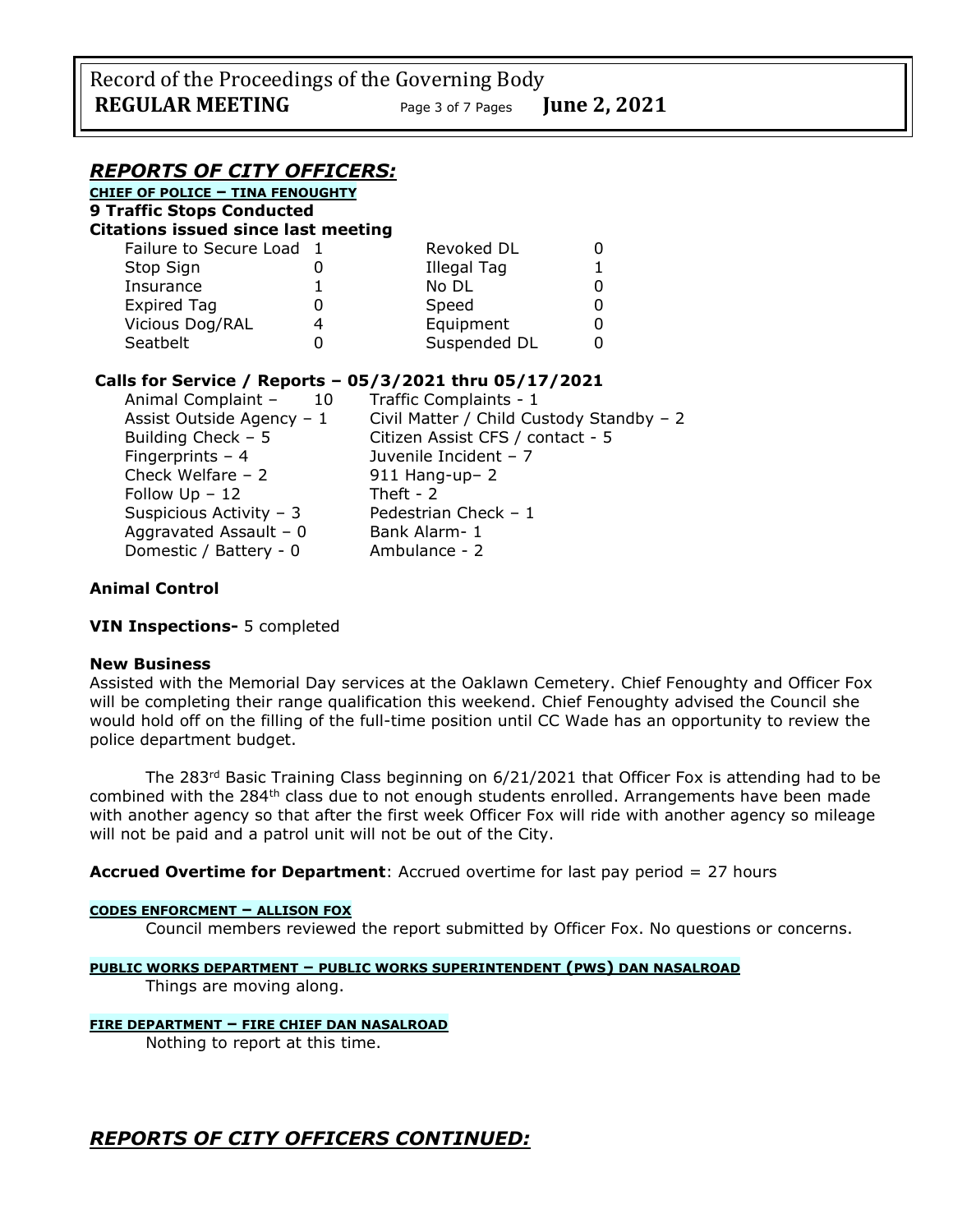### **CITY CLERK – JODI WADE**

Report from 5/20/2021 – 6/2/2021

- Working on the preparations for amending the 2021 budget;
- Preparing the 2022 budget worksheet;
- Tutorial video regarding Ad Valorem Taxes;
- Facilitated conversation between Midwest Engineering and KDHE regarding the water settling pond project;
- Facilitated conversation between CFS Engineering, KDOT and BG Consultants on the CCLIP Project;
- Assisted the Park Board with pool leak issues;
- Entered audit correction for 2020;
- Completed audit entries to reserves;
- Followed up on zoning applications for use permit;
- Contacted Alcohol Beverage Control Division regarding temporary event permits;
- Attended the County Commissioners meeting for City Officials along with Mayor Wilson;
- Virtual meeting with Bartlett & West regarding sewer analysis;
- Attended the virtual Board meeting for KMGA for updates on gas;
- Hosted a safety meeting for City employees and clerk monthly project meeting.

Overtime Hours for City Hall for the last pay period: 11.75 hours Jodi.

Mayor Wilson gave the Council an overview of the city representative meeting with the County commissioners held on May 25th. CC Wade concurred on the great attendance from the cities and the useful information shared in conversation with the County.

### **CITY TREASURER AND COURT CLERK – CONNIE GORE**

- Worked on budget customers for billing. Letters sent to those who owed money by July 1.
- Processed utility bills and mailed.
- Completed 3 diversions and sent to Burton for approval. Defendants have signed.
- Worked on diversion order for the judge.
- Court prep and all documents sent to the judge.
- Worked on the vacant lot maps and started a non-conforming lot map.

## *COUNCIL COMMITTEE REPORTS:*

### *WATER & GAS -NONE*

### *STREET –*

(In Committee review) La Cygne Library parking lot water pooling. Follow up letter was sent to the Engineer. CC Wade has not received a response from the engineer.

# *SEWER-NONE*

## *PARK-*

Council Member Capp commented on the good job Jim Johnson has done on maintaining the grass. *CEMETERY –*

• A draft of Chapter XI. Public property, Article 1. Cemetery regulations were distributed to the Council for a final review. CC Wade advised the Council the cemetery board will be meeting next week and would like to follow up with the Committee regarding the regulations.

### *PUBLIC SAFETY –NONE COUNCIL COMMITTEE REPORTS:*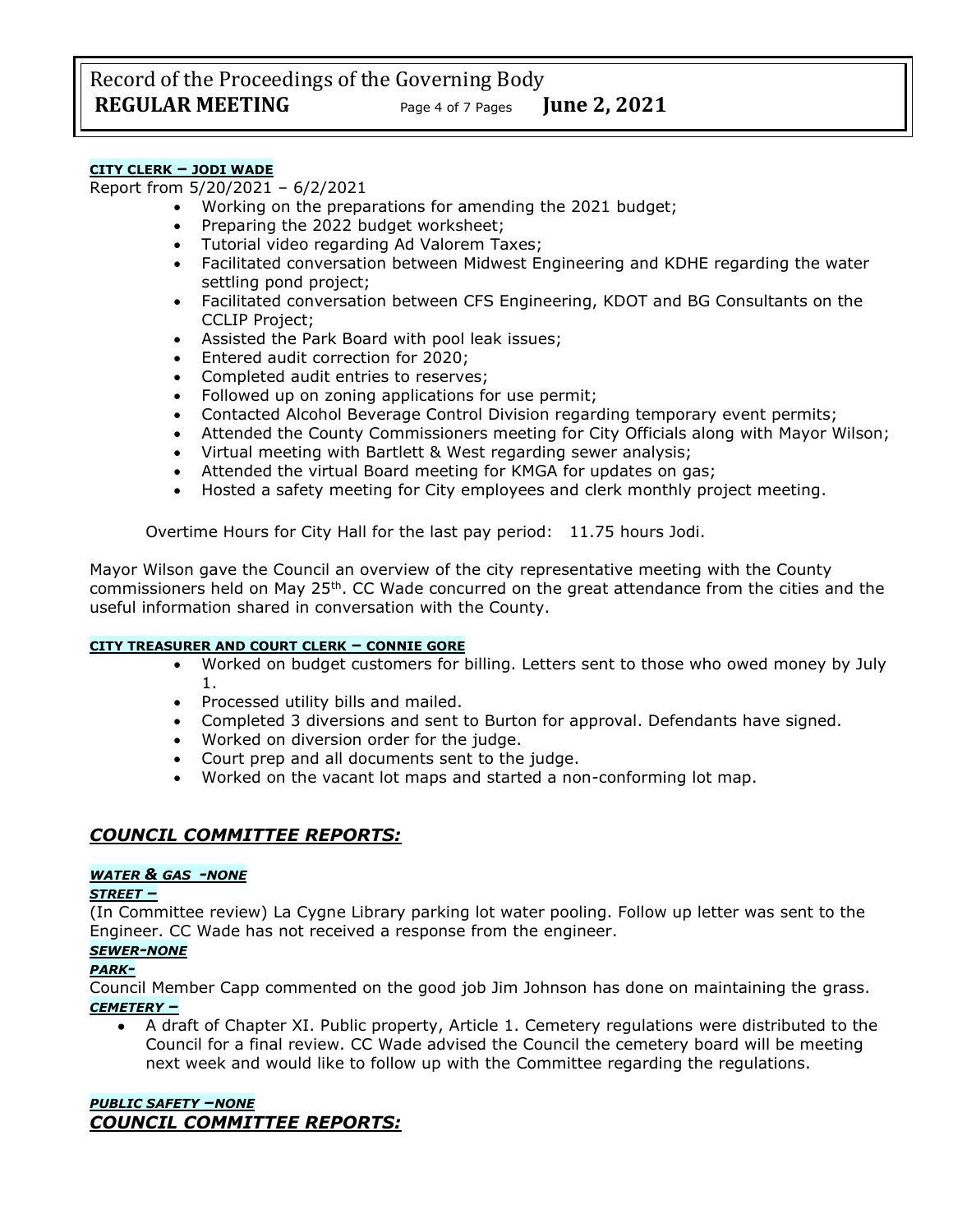### *COMMUNITY BUILDING-*

Masks requirement for the City Hall and Community Building. Council members inquired about the regulations set by the County. CC Wade indicated the County has left the decision up to businesses regarding masks.

### ❖ *Motion*

**Council Member Stoker motioned to take down the sign at the City Hall regarding masks. Motion seconded by Council Member Capp voted on, passed 4-0.**

#### *EMPLOYEE RELATIONS & TRAINING –*

• Council Member Mitzner has been reviewing a draft of a Governing Body Handbook for both new Council Members and existing. He is liking what he has reviewed thus far.

# *SPECIAL COMMITTEE REPORTS:*

*EMERGENCY MANAGEMENT -NONE SWANFEST COMMITTEE –NONE PLANNING & ZONING COMMISSION (PZC) –*

Ordinance No. epelacing section 15-102 of Chapter XV, Article 1 of the Code of the City of La Cygne and replacing Article 25, Section 25-1, Line 25-101 of the Zoning Regulations and adding sections 15-107, 15-108, 15-109, 15-110, and 15-111. City Attorney Harding reviewed the drafts and suggested to split the revision in to two separate Ordinances. One reflects the changes to the Codes book and the other reflects the changes to the zoning regulations.

## ❖ *Motion*

**Council Member Capp motioned to approve Ordinance no. 1486 replacing section 15- 102 of Chapter XV, Article 1 of the code of the City of La Cygne Kansas and adding sections 15-107 through 15-112 Motion seconded by Council Member Stoker voted on, passed 4-0.**

• Ordinance No. \_\_\_\_ replacing Article 25, section 25-1, line 25-101 of the zoning regulations.

## ❖ *Motion*

**Council Member Capp motioned to approve Ordinance No. 1487 replacing Article 25, Section 25-1, Line 25-101 of the zoning regulations. Motion seconded by Council Member Mitzner voted on, passed 4-0.**

### *LA CYGNE COMMUNITY PARK BOARD –*

• Resolution No.  $\Box$  a resolution of the City of La Cygne regarding fireworks display by approved organizations on non-exempt days.

### ❖ *Motion*

**Council Member Capp motioned to approve Resolution No. 432 regarding fireworks display by approved organizations on non-exempt days. Motion seconded by Council Member Stoker voted on, passed 4-0.**

# *UNFINISHED BUSINESS:*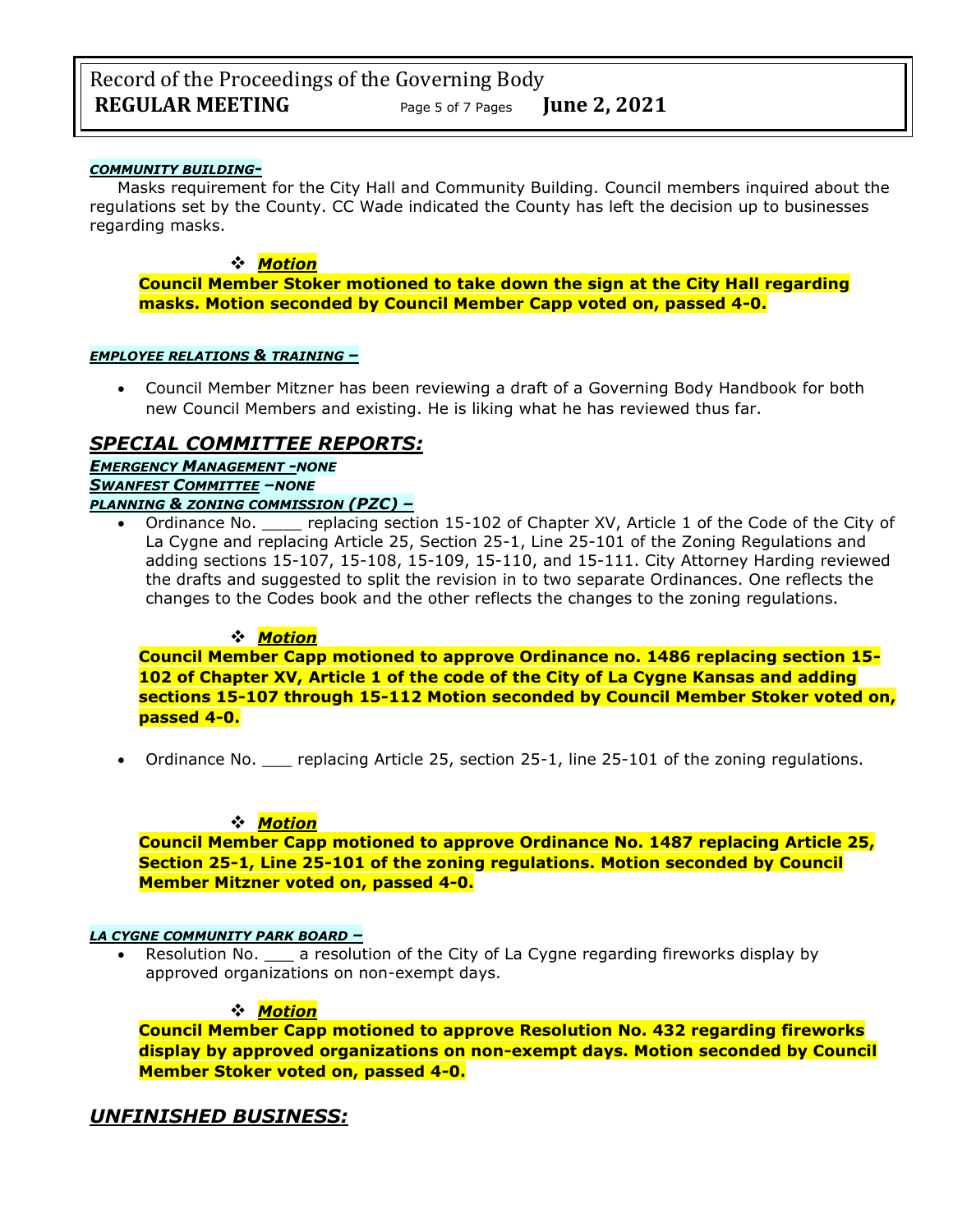### **ORDINANCE NO. ANNEXING LAND TO THE CITY OF LA CYGNE, KS – TABLED UNTIL JUNE 16, 2021 MEETING.**

### **RESOLUTION NO. 02-17 REGARDING MAINTENANCE OF STREETS WITHIN THE LINN COUNTY INDUSTRIAL PARK, LA CYGNE, KS. TABLED UNTIL JUNE 16, 2021 MEETING.**

#### **WATER CONSERVATION PLAN**

Tabled until summer 2021.

#### **PERSONNEL POLICY & GUIDELINES REVIEW BY THE EMPLOYEE RELATIONS & TRAINING COMMITTEE** Tabled until August 2021.

# *NEW BUSINESS:*

### **PURCHASE ORDER NO. 7 FOR ON THE GO JOHNS, LLC, 129 SE COUNTY RD 775, BUTLER, MO**

On the Go Johns, LLC, 129 SE County Rd 775, Butler, MO. \$80/unit for porta-potty's and \$60/unit for hand-washing stations. How many would the City like to have delivered for the Swanfest/Blast in the Park event. The price includes delivery. The units would be delivered Saturday morning and picked up on Sunday. Council Member Mitzner advised CC Wade to ask about ADA units.

### ❖ *Motion*

**Council Member Capp motioned to approve Purchase order No. 2021-7 for up to \$1,000 for porta potty units and hand washing units for the Swanfest/Blast in the Park event. Amount of units to be determined by the City Clerk. Motion seconded by Council Member Stoker voted on, passed 4-0.**

**PURCHASE ORDER NO. 2021-6 TO REPLACE THE MULTITRODE DSP2PC-3 OUTPUT TRANSFORMER AT THE CITY PARK LIFT STATION. ESTIMATED COST \$3,040.**

Council Member Mitzner asked if the part damaged was due to age or due to heavy infiltration. PWS Nasalroad indicated it is due to age.

## ❖ *Motion*

**Council Member Mitzner motioned to approve Purchase order No. 2021-6 to replace the multitrode DSP2PC-3 output transformer on the board in the City park lift station for the estimated price of \$3,040.. Motion seconded by Council Member Stoker voted on, passed 4-0.**

### **MODERN COPY SYSTEM ANNUAL MAINTENANCE AGREEMENT**

This year the rate increased \$75.

### ❖ *Motion*

**Council Member Mitzner motioned to approve the Modern Copy Systems agreement for 6/29/2021 to 6/29/2022 in the amount of \$1,175. Motion seconded by Council Member Capp voted on, passed 4-0.**

# **OTHER BUSINESS:**